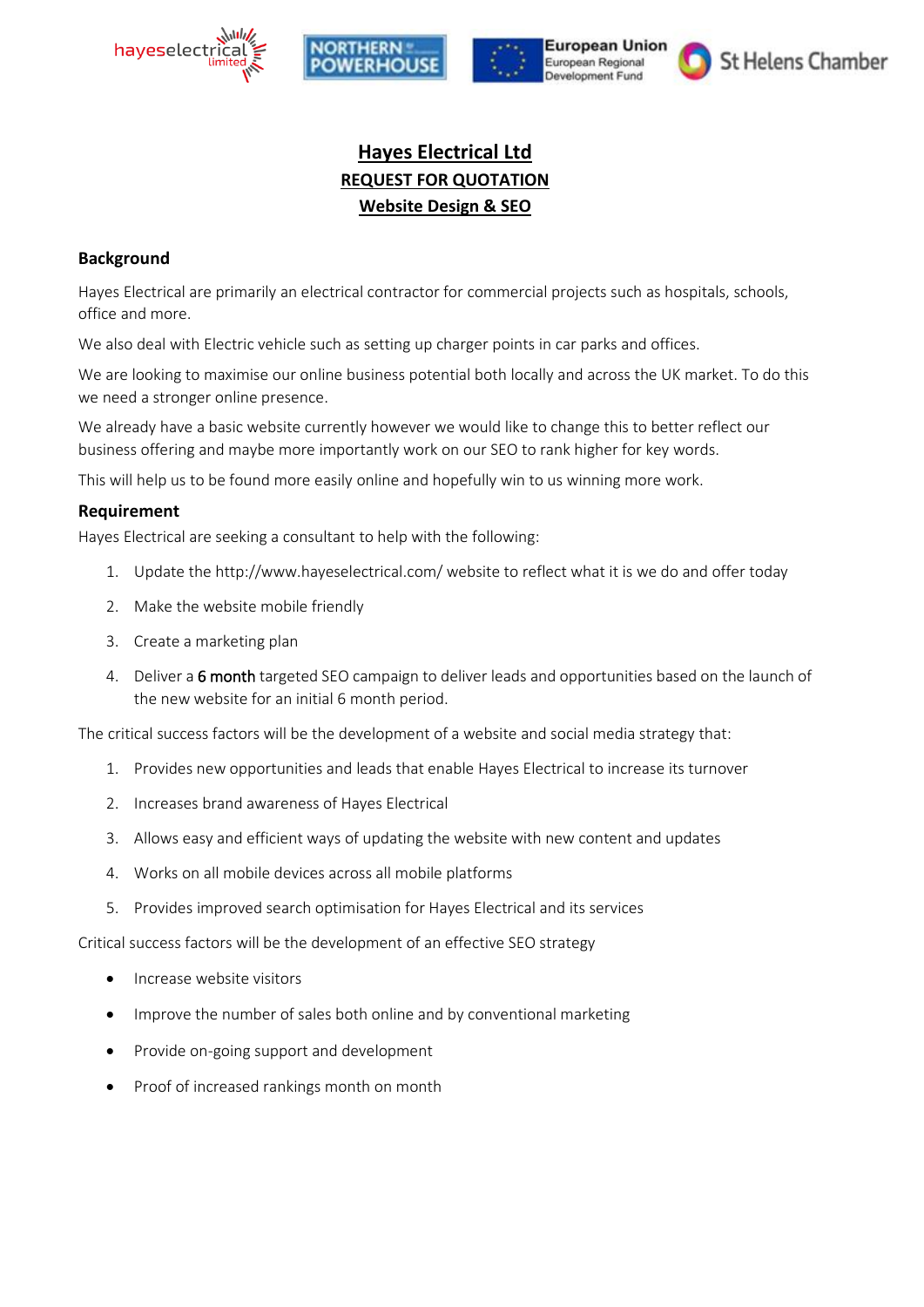







The project will be deemed successful when Hayes Electrical has a website that accurately characterises its brand, skills, and services to a wider audience, and is accessible using all available browsing platforms completing an improvement in the current website traffic and conversions.

# **Deliverable Timescale**

We expect the project to commence ASAP and the Website to be live and functioning within 2 months.

## **Evaluation Criteria**

Quotations will be assessed and scored on the following criteria:

- Cost (40%)
- Demonstrable skills and understanding of sector (30%)
- Understanding of brief quality of quotation (20%)
- Delivery timescales (10%)

## **Scoring Methodology**

| 4 Excellent    | Proposal meets and in some places exceeds the required standard          |
|----------------|--------------------------------------------------------------------------|
| 3 Good         | Proposal meets required standard                                         |
| 2 Acceptable   | Proposal meets the required standard in most respects, but is lacking or |
|                | inconsistent in others                                                   |
| 1 Poor         | Proposal falls short of expected standard                                |
| 0 Unacceptable | Completely or significantly fails to meet required standard or does not  |
|                | provide the relevant answer                                              |

#### **Proposal Format**

Proposals should clearly demonstrate how they meet the requirement set out above.

#### **Deadline and Submission**

Proposals for consideration are required by: 1700 Hrs **on 08/07/22** electronically to

Chris Hayes [chris.hayeselectrical@gmail.com](mailto:chris.hayeselectrical@gmail.com)

#### **Date Published**

22/06/22

**SUPPLIERS: Please read the following BEFORE preparing your proposal/quote** 

- **1) This work is part funded by the European Regional Development Fund.**
- **2) ERDF Indicative Budget**